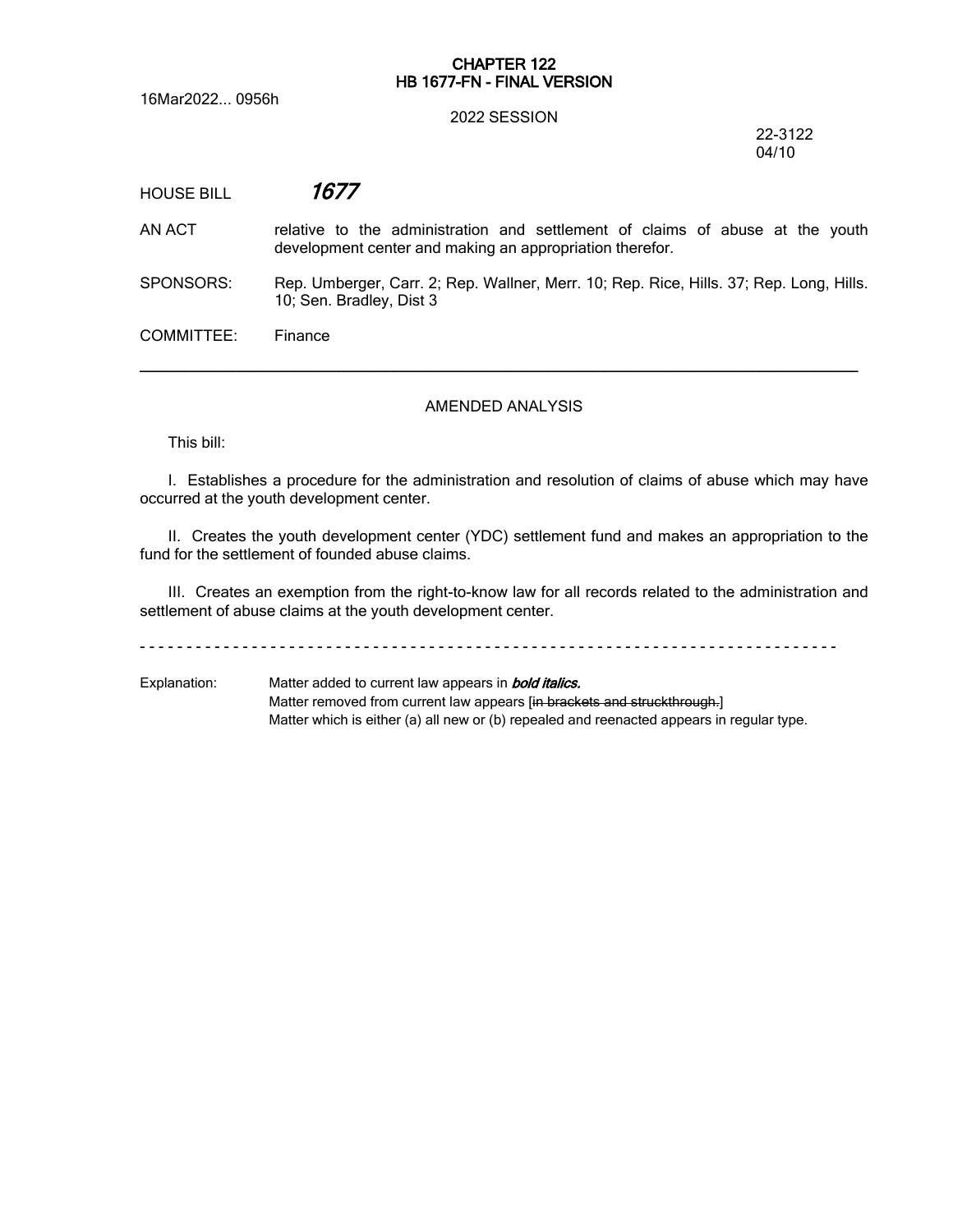16Mar2022... 0956h 22-3122

## **CHAPTER 122 HB 1677-FN - FINAL VERSION**

04/10

## STATE OF NEW HAMPSHIRE

#### *In the Year of Our Lord Two Thousand Twenty Two*

AN ACT relative to the administration and settlement of claims of abuse at the youth development center and making an appropriation therefor.

#### *Be it Enacted by the Senate and House of Representatives in General Court convened:*

122:1 Statement of Purpose. The general court hereby finds that the attorney general's investigation into abuse at New Hampshire's youth development center in prior decades has identified a population of New Hampshire citizens with potential claims against the state. The state wishes to acknowledge those claims and the suffering which has been endured by the victims of abuse by establishing a traumainformed, victim-centered alternative to litigation for the efficient and fair resolution of those claims. 1 2 3 4 5

122:2 New Section; Department of Justice; Youth Development Center Claims Administration and Settlement Fund. Amend RSA 21-M by inserting after section 11 the following new section: 6 7

21-M:11-a Youth Development Center Claims Administration and Settlement Fund.

I. In this section: 9

(a) "Administrator" means an independent, neutral attorney admitted to the practice of law in New Hampshire, chosen in the manner set forth in paragraph III to administer youth development center claims pursuant to this section. The administrator shall have all of the duties and authority granted pursuant to RSA 542, except as otherwise provided in this section. 10 11 12 13

(b) "AG designee" means one or more individuals within the attorney general's office designated by the attorney general. 14 15

(c) "Claim" means a request for compensation related to one or more incidents of sexual abuse and/or physical abuse perpetrated upon a former YDC resident by or at the behest of a member of the YDC staff. 16 17 18

19

8

(d) "Claimant" means an individual who has filed a claim.

20 21 (e) "Former YDC resident" means an individual who resided at the YDC at any time.

(f) "Fund" means the YDC settlement fund established in this section.

(g) "Investigator" means one or more individuals assigned by the administrator to independently investigate a claim. 22 23

(h) "Physical abuse" means an incident of conduct that would constitute an offense under RSA 631:1, RSA 631:2, or RSA 631:2-a, and that is not justified under RSA 627:6, or a common law cause of action for assault or battery. 24 25 26

(i) "Sexual abuse" means an incident of conduct which would constitute an offense under RSA 632-A:2, RSA 632-A:3, or RSA 632-A:4, or a common law cause of action for assault or battery that involves sexual contact or sexual penetration as defined by RSA 632-A:1. 27 28 29

(j) "Unlawful confinement" means placement in isolation as discipline without such process as was due under the circumstances or under conditions of confinement that were grossly out of 30 31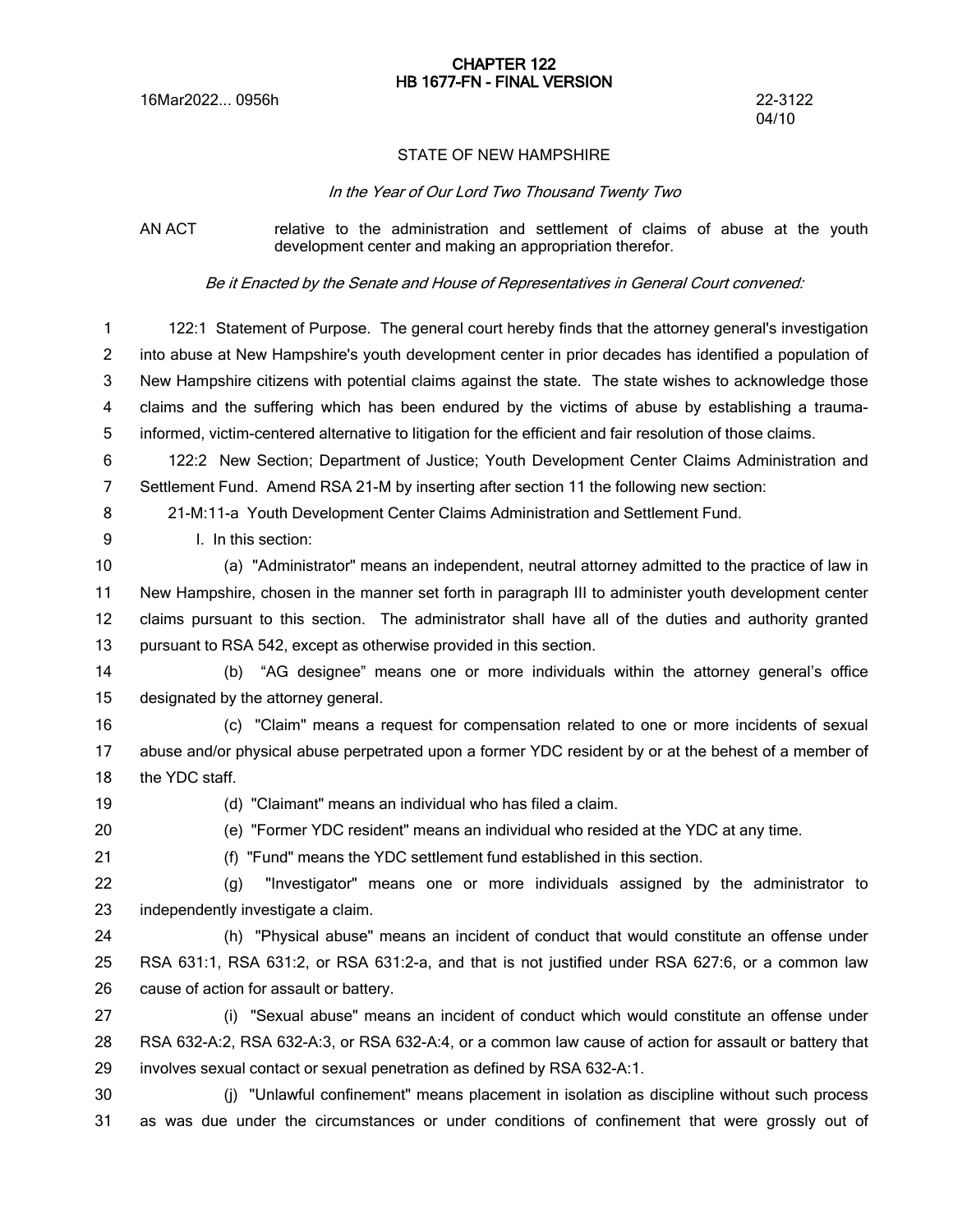## **CHAPTER 122 HB 1677-FN - FINAL VERSION - Page 2 -**

proportion to the severity of the conduct giving rise to the discipline, or not as punishment, and not for another legitimate penological goal or purpose such as the safety or security of the resident or others. 1 2

(k) "Youth development center" or "YDC" means the youth development center as identified in RSA 621, or its renamed or successor entity, and any predecessor entity performing the function of housing adjudicated delinquent or pre-adjudication detained youth, including the State Industrial School, the Philbrook School, the Tobey Special Education School and the Youth Services Center. 3 4 5 6

These definitions shall be applicable to claimants, claims, the claims process, and the fund governed by this section. This section is not intended in any way to expand or limit the rights of individuals or the state under any other state statutory or common law. 7 8 9

II. There is hereby established in the state treasury the YDC settlement fund which shall be kept distinct and separate from all other funds. The fund shall be administered by the attorney general, who shall use the funds for the purpose of administering claims of former YDC residents as defined in this section. The fund shall be nonlapsing and continually appropriated to the department of justice until June 30, 2032, after which date the fund shall lapse to the revenue stabilization reserve account established in RSA 9:13-e, II, unless earlier discontinued by the attorney general, in consultation with the administrator, or as otherwise provided by law. Settlement amounts paid to former YDC residents shall be as determined by the process outlined in this chapter. The attorney general may enter into memoranda of understanding with the judicial branch or any state agency as necessary to compensate them for services performed in furtherance of this chapter. 10 11 12 13 14 15 16 17 18 19

III. There is further established in the judicial branch a temporary full-time or part-time position known as the youth development center claims administrator, to be appointed by the supreme court. A part-time administrator may maintain a private, unrelated mediation or legal practice apart from the duties as administrator notwithstanding any other provision of rule or law to the contrary. The supreme court shall appoint an administrator agreed to by the attorney general and counsel for claimants. If the attorney general and counsel for claimants are unable to agree upon an administrator, the supreme court shall select the administrator from the candidates submitted to the court by the attorney general and counsel for claimants, not later than 30 days following the court's receipt of the candidates. The attorney general and counsel for claimants shall each submit two candidates, not later than 30 days following the joint fiscal committee's approval of the claim process and guidelines as provided in paragraph IV. The administrator shall receive compensation at no more than the rate of salary of an active superior court justice and shall, if working full-time, receive the same benefits as other non-judicial employees of the judicial branch. If working part-time, the administrator shall receive compensation at no more than the equivalent per diem rate of an active superior court justice, provided that in any calendar year, the administrator shall not receive more in total compensation than that received by an active superior court justice. The judicial branch shall provide the administrator and any necessary support staff with office space. The salary, benefits, and expenses of the administrator, and any necessary support staff, shall be paid from the fund. The administrator shall report to the chief justice of the supreme court or the chief justice's designee for employment-related purposes, but the supreme court shall have no authority to review the administrator's decisions. At such time as the administrator's duties are concluded, or at such time as full-time service by 20 21 22 23 24 25 26 27 28 29 30 31 32 33 34 35 36 37 38 39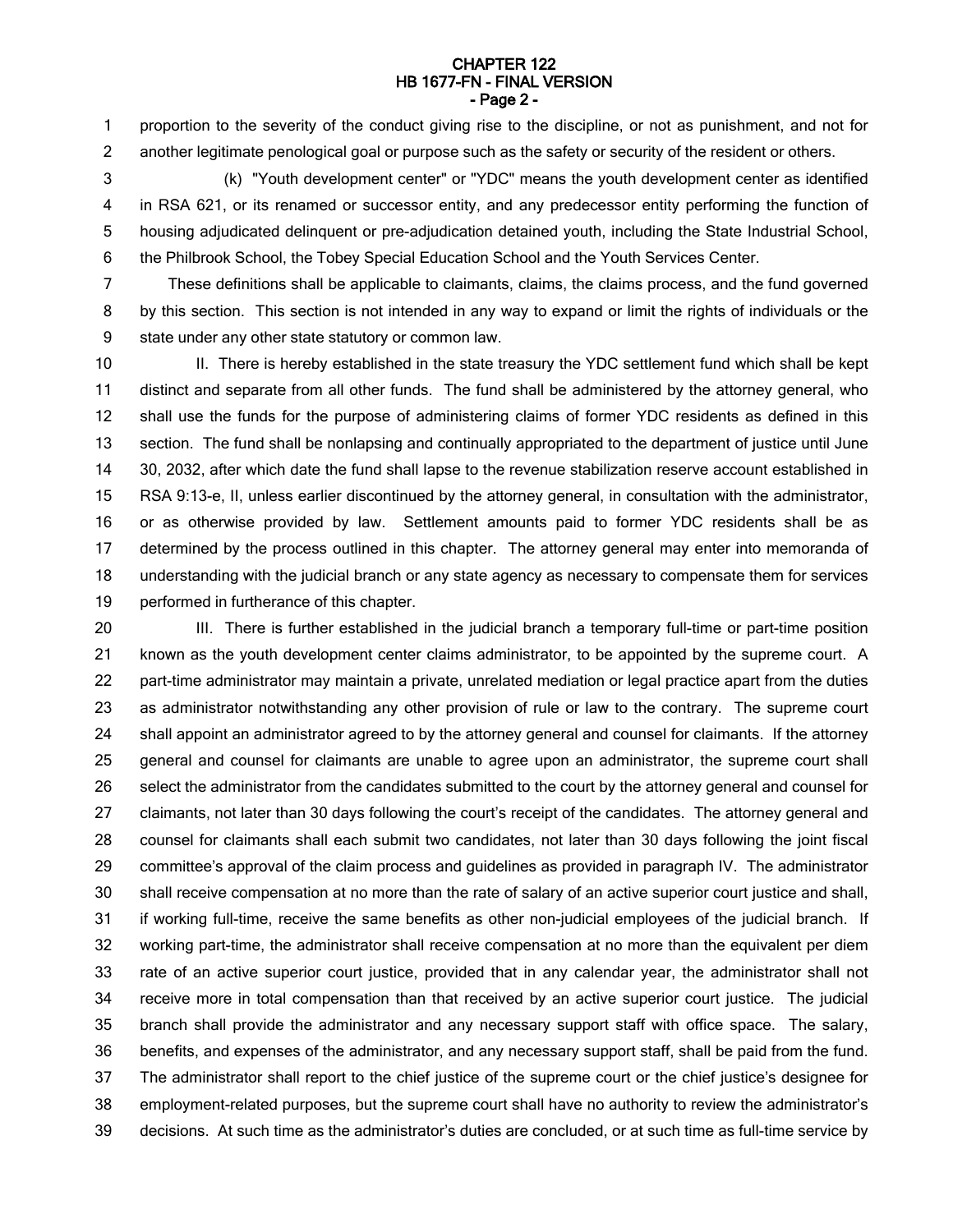## **CHAPTER 122 HB 1677-FN - FINAL VERSION - Page 3 -**

the administrator is no longer needed to carry out the administrator's duties, the supreme court shall either eliminate the administrator's position or reduce it from a full-time to a part-time position as may be appropriate. The supreme court may remove the administrator if, after a request for removal received from the attorney general or claimants' counsel, or upon the court's own motion, the court determines that good cause for removal exists. Once appointed, the administrator shall process claims as provided herein and may settle claims at such amounts as may be agreed upon between the AG designee and each claimant, or at amounts which are determined by the administrator, giving due consideration to the guidelines adopted by the joint fiscal committee as provided in paragraph IV. 1 2 3 4 5 6 7 8

IV.(a) As soon as practical following the effective date of this section, the attorney general, after making good faith efforts to reach agreements with claimants' counsel, and with input from the attorney general's victim/witness advocates, shall develop and present to the joint fiscal committee a claims process consistent with this section including the development of claim forms, identification of necessary or helpful documentation, and guidelines for valuing claims for settlement purposes which take into consideration the following factors: 9 10 11 12 13 14

15

(1) The nature and character of the acts of physical abuse and sexual abuse.

16

(2) The frequency and duration of those acts.

(3) Aggravating and mitigating factors such as whether the acts were also accompanied by unlawful confinement, the impact on the claimant relative to others similarly situated, the applicable statute of limitations and other potentially available legal defenses if the claims were pursued as litigation, the legal standards in effect at the time of the acts, whether the acts were previously reported to persons in a position of authority, whether the acts can be corroborated through contemporaneous reports by the claimant to others. 17 18 19 20 21 22

23

(4) Any other factor that may be relevant.

(b) The guidelines may group similar claims by type and suggest a value or range of values for each type of claim. The goal of the guidelines shall be to ensure the fair and uniform valuation of claims so that the claims of similarly situated claimants are valued similarly. The joint fiscal committee shall review and vote to either approve or object to the proposed claims process and guidelines within 30 days of receipt. If the joint fiscal committee votes to object to the proposed claims process and guidelines, the joint fiscal committee shall articulate its reasons for objection in writing and claimants' counsel and the attorney general shall present for approval a revised version of the proposed claims process and guidelines that addresses the joint fiscal committee's concerns. The joint fiscal committee shall approve a claims process and guidelines prior to appointment of an administrator as set forth in paragraph III. Once approved, the guidelines shall be binding on the AG designee and the administrator. The claims process and guidelines may be revised periodically as deemed necessary by the administrator, again with input from claimants' counsel and the attorney general, and with the approval of the joint fiscal committee. 24 25 26 27 28 29 30 31 32 33 34 35 36

V. For all claims involving both sexual and physical abuse or sexual abuse only, no individual claimant shall be paid more than \$1,500,000 in settlement of all claims in the aggregate. For all claims 37 38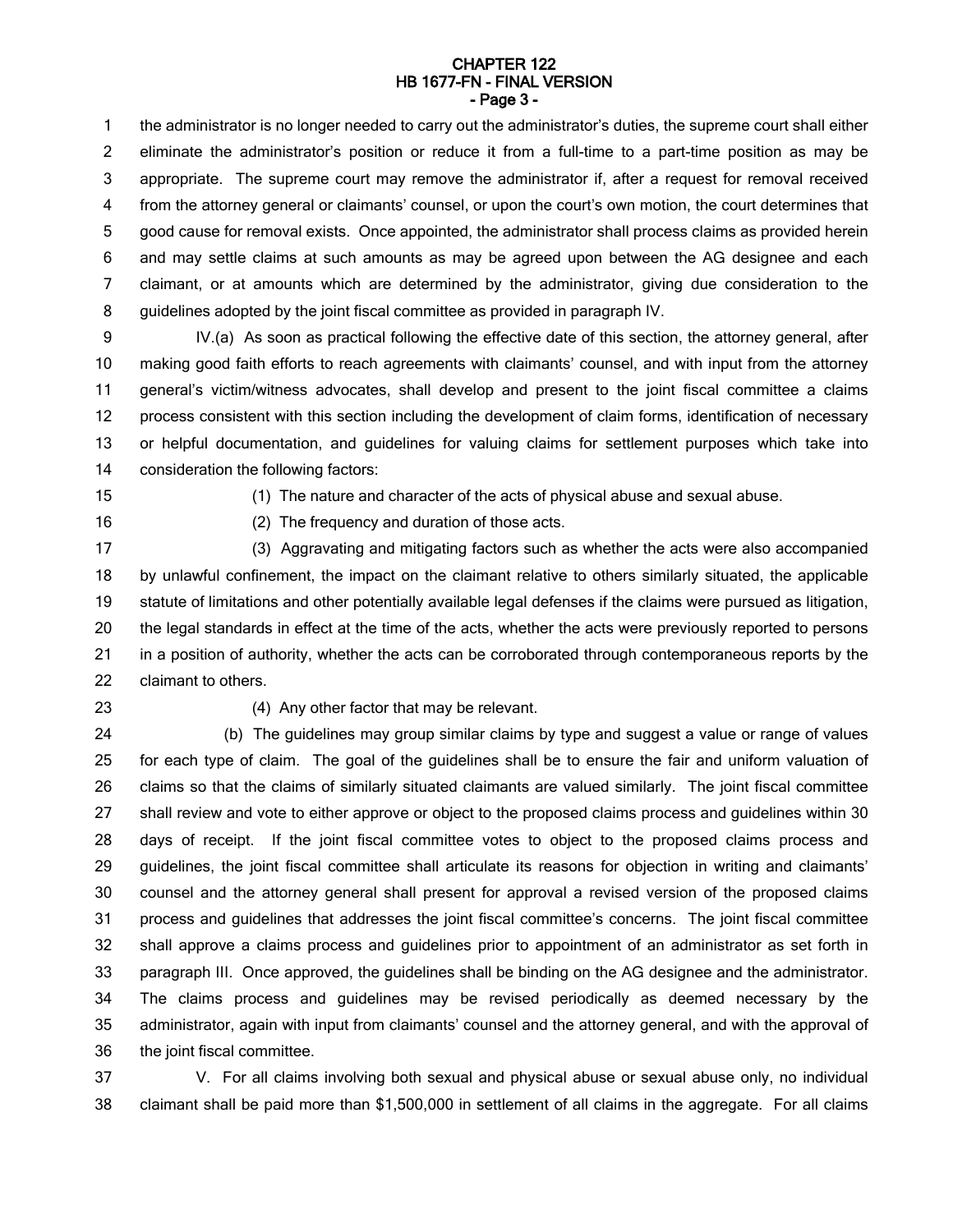## **CHAPTER 122 HB 1677-FN - FINAL VERSION - Page 4 -**

involving physical abuse only, no individual claimant shall be paid more than \$150,000 in settlement of all physical abuse claims in the aggregate. 1 2

VI. Beginning not later than November 1, 2022, the administrator shall publish notice to the public of the establishment of the YDC settlement fund and the opportunity for former YDC residents to file claims. Such notice shall be published in a newspaper of general circulation in every county in the state, at least once a week for at least 2 consecutive weeks. Such notice shall also be published at least once in a newspaper of national circulation. Such notice shall also be published on such social media platforms as are appropriate in the discretion of the administrator for at least 6 consecutive weeks. Additionally, such notice shall be published to the current residents of all New Hampshire correctional facilities by means of posting or other customary means for such facility, shall be made available by the attorney general via press release, and shall be posted on the attorney general's public website. The publication shall constitute conclusive proof in judicial proceedings of the latest date by which all persons, in the exercise of reasonable diligence, could have discovered both their injuries and the causal relationship of their injuries to the acts or omissions of any employees or agents of the state regarding any incident which might have been the subject of a claim, whether or not such a claim was filed. 3 4 5 6 7 8 9 10 11 12 13 14 15

VII.(a) Any former YDC resident may file a claim. A claim subject to the procedure established in this section may be filed only by the former YDC resident who was personally subject to sexual abuse or physical abuse. No claim shall be filed for collateral injuries or damages suffered by any other person resulting from sexual abuse or physical abuse of the former YDC resident, including claims for loss of consortium or emotional distress suffered by relatives of the former YDC resident. No claim shall be filed by the executor or administrator of a deceased former YDC resident, but a claim may be filed by the guardian or conservator of a living former YDC resident who is incapacitated. Once a claim has been properly filed by a living former YDC resident, the subsequent death of that claimant shall not extinguish the claim. 16 17 18 19 20 21 22 23 24

(b) Claims may be filed beginning January 1, 2023. Claims shall not be accepted after December 31, 2024. 25 26

(c) A former YDC resident's participation in this claims process is voluntary. A former YDC resident who elects not to participate in the claims process retains the right to pursue a claim in a judicial or other forum. A former YDC resident is entitled to consult with counsel before deciding whether to participate in the claims process. The administrator shall identify and publish the names of attorneys willing to consult with former YDC residents concerning their decision to file a claim. 27 28 29 30 31

(d) This section constitutes the state's offer to resolve completely and finally all of the former YDC resident's claims through the claims process established. By filing a claim, the claimant agrees that he or she will participate in the claims process, and, if the claimant requests that the administrator decide the claim, agrees to accept the determination of the administrator as final and binding, even if the claimant does not receive any payment from the fund. The submission of a claim shall constitute an agreement in writing to submit the claim to arbitration as provided in RSA 542:1. 32 33 34 35 36 37

(e) By filing a claim, a claimant waives his or her right to simultaneously seek other or additional monetary relief in any forum from the state of New Hampshire or any of its agents or 38 39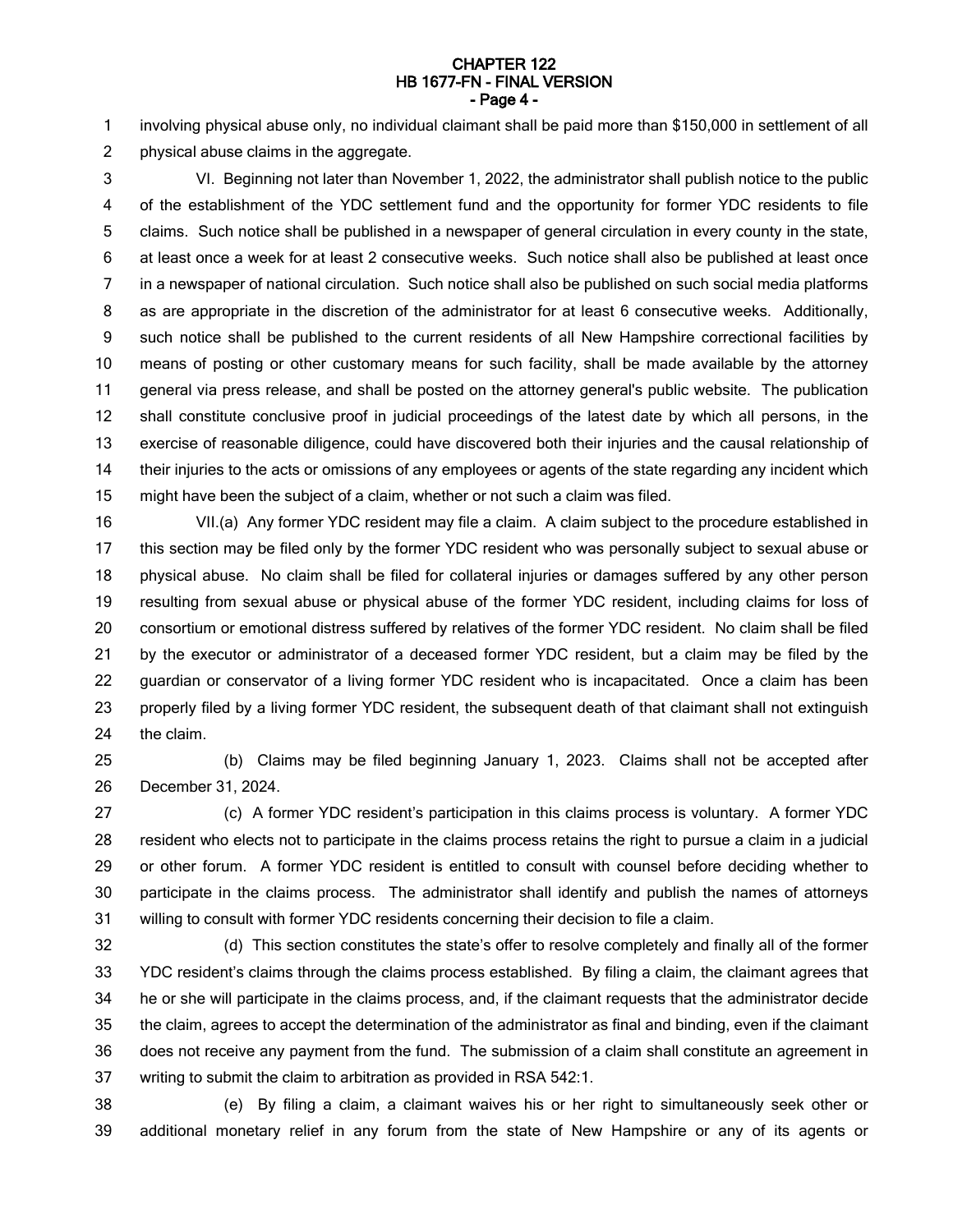#### **CHAPTER 122 HB 1677-FN - FINAL VERSION - Page 5 -**

employees, or from any of its political subdivisions or their agents or employees arising out of or relating to any incidents which are or could have been the subject of a claim, except that the claimant does not waive his or her right to seek or continue to seek relief in any forum from an individual whose direct, personal actions constitute sexual abuse or physical abuse, even if said individual was a state employee at the time of the acts. The administrator shall require a claimant to execute appropriate agreements or motions to stay any pending proceedings as a condition to processing claims provided that such documents expressly preserve the right to pursue claims against individual perpetrators as described. 1 2 3 4 5 6 7

(f) Claims shall be submitted under oath. Claimants shall be entitled to be treated with respect and dignity in the presentment of their claims. Claimants who are believed by the administrator to have deliberately submitted false claims may be referred to an appropriate law enforcement agency. Perpetrators of sexual abuse or physical abuse identified by claimants may be referred to an appropriate law enforcement agency by the administrator, but only with the consent and cooperation of the claimant. A claimant shall not be required to cooperate in a criminal investigation as a condition of participating in the claim process. 8 9 10 11 12 13 14

(g) Claims and all documents and information created in connection with claims shall be confidential, except that matter which was not previously confidential shall not become so by virtue of being submitted in connection with a claim, or except as otherwise provided in this section or in RSA 91- A. This confidentiality is provided in order to protect the privacy of the claimant, and only for that reason. The claimant shall not be bound by this obligation of confidentiality and may waive it at any time. 15 16 17 18 19

VIII.(a) Within 30 days of receipt of a claim, the administrator shall acknowledge its receipt in writing and provide a copy to the AG designee. 20 21

(b) Within 60 days of receipt of a claim, the administrator shall review the claim, and indicate whether the claim is considered complete as submitted, or if not, what additional information is required. If the administrator requires additional information, the claimant shall provide that information within 90 days of being notified that additional information is needed, or the claim may be denied as incomplete, provided, that the administrator may grant the claimant an extension of time for good cause shown. The administrator shall also provide any additional documentation received to the AG designee. 22 23 24 25 26 27

(c) Once a claim is considered complete, the AG designee shall have 30 days to indicate to the claimant and the administrator its position regarding the claim. The AG designee may agree or disagree with the claim in whole or in part, and shall indicate whether he or she believes the claim should be referred to an investigator. The administrator may grant the AG designee an extension of time to indicate its position for good cause shown. 28 29 30 31 32

(d) Following receipt of the AG designee's position, the administrator may refer a claim to an investigator if, in the administrator's independent judgment, an investigation is needed. The administrator shall direct the investigator as to any particular aspects of the claimant's claim for which the administrator seeks further information or verification, and in such case, the investigation shall be limited to that scope. If the administrator elects not to refer a claim to an investigator, then the administrator shall so notify the AG designee and the claimant, and advise the claimant in writing regarding his or her options: to accept the AG designee's position, to request the administrator decide the claim, or to withdraw his or her claim 33 34 35 36 37 38 39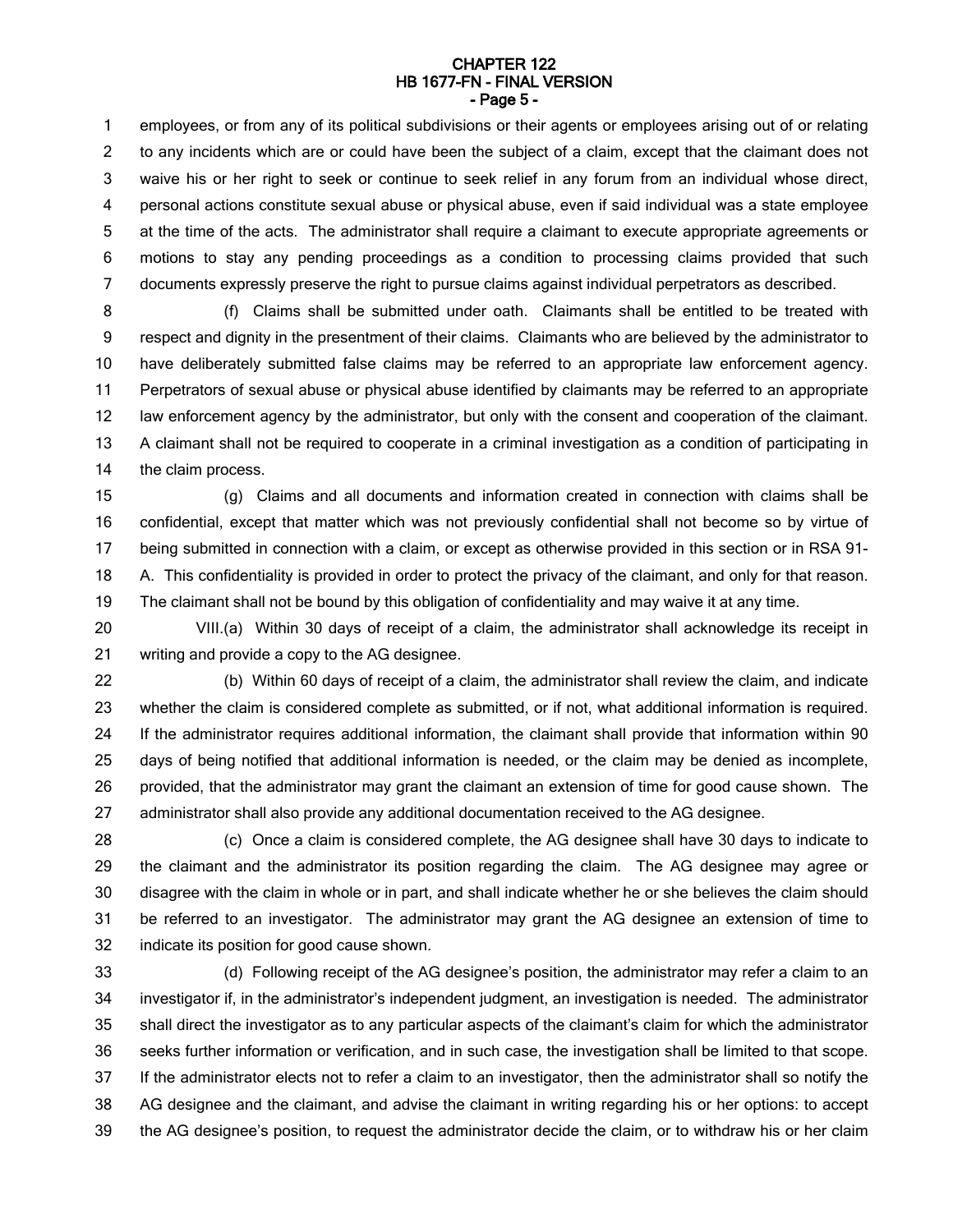#### **CHAPTER 122 HB 1677-FN - FINAL VERSION - Page 6 -**

from further processing. Within 30 days of receiving the position of the AG designee, the claimant shall indicate to the administrator and the AG designee whether he or she agrees with the AG designee's position, whether he or she wishes for the administrator to decide the claim, or whether he or she wishes to withdraw his or her claim from further processing. In the absence of an indication from the claimant, the administrator may assume that the claimant is in agreement with the position of the AG designee. 1 2 3 4 5

(e) The purpose of an investigation shall be to verify a claim, as submitted, if possible. The investigation shall, to the greatest extent possible, be conducted in a trauma-informed, respectful, and dignified manner. The investigation may include an interview of the claimant, which may be conducted under oath and recorded. The investigator may also request to review additional records related to the claim. The claimant shall be entitled to the assistance of an advocate in connection with the investigation process who shall be allowed to accompany the claimant during any interview. The claimant shall execute such documents or authorizations as may be necessary to permit the investigator to access records. If the claimant is represented by counsel, counsel shall also be allowed to attend any interview of the claimant. A claim may be denied if a claimant refuses to cooperate with the investigation. Except in extraordinary circumstances, investigations should be completed within 90 days of referral. 6 7 8 9 10 11 12 13 14 15

(f) The investigator shall present a report to the administrator of his or her findings, which shall include a summary of any interviews conducted or records gathered, a copy of any such supporting documentation, records and recordings. The administrator shall provide a copy of the investigator's report and supporting documentation to the claimant and the AG designee once received. 16 17 18 19

(g) Within 30 days of receiving the investigation report, the AG designee shall indicate to the claimant and the administrator its updated position regarding the claim, and the administrator shall advise the claimant in writing regarding his or her options: to accept the AG designee's position, to request the administrator decide the claim, or to withdraw his or her claim from further processing. 20 21 22 23

(h) Within 30 days of receiving the updated position of the AG designee, the claimant shall indicate to the administrator and the AG designee whether he or she agrees with the AG designee's position, whether he or she wishes for the administrator to decide the claim, or whether he or she wishes to withdraw the claim from further processing. In the absence of an indication from the claimant, the administrator may assume that the claimant is in agreement with the position of the AG designee. If the claimant and the AG designee are in agreement regarding the disposition of the claim, the administrator shall make an award consistent with the parties' agreement. 24 25 26 27 28 29 30

(i) The AG designee and the claimant or claimant's counsel may also engage in discussion separate and apart from their stated claim positions in an effort to resolve their disagreements regarding a claim. Such discussions shall be treated in like fashion to settlement discussions conducted under New Hampshire rules of evidence 408, and the administrator shall not be apprised of efforts to compromise in the event that the claim proceeds to a resolution proceeding. 31 32 33 34 35

IX.(a) When a claimant requests that the administrator decide the claim, the administrator shall schedule the claim for a resolution proceeding according to the procedures approved by the joint fiscal committee. All resolution proceedings shall take place in the state of New Hampshire, although parties and witnesses may attend by telephone or video conference in the discretion of the administrator. To the 36 37 38 39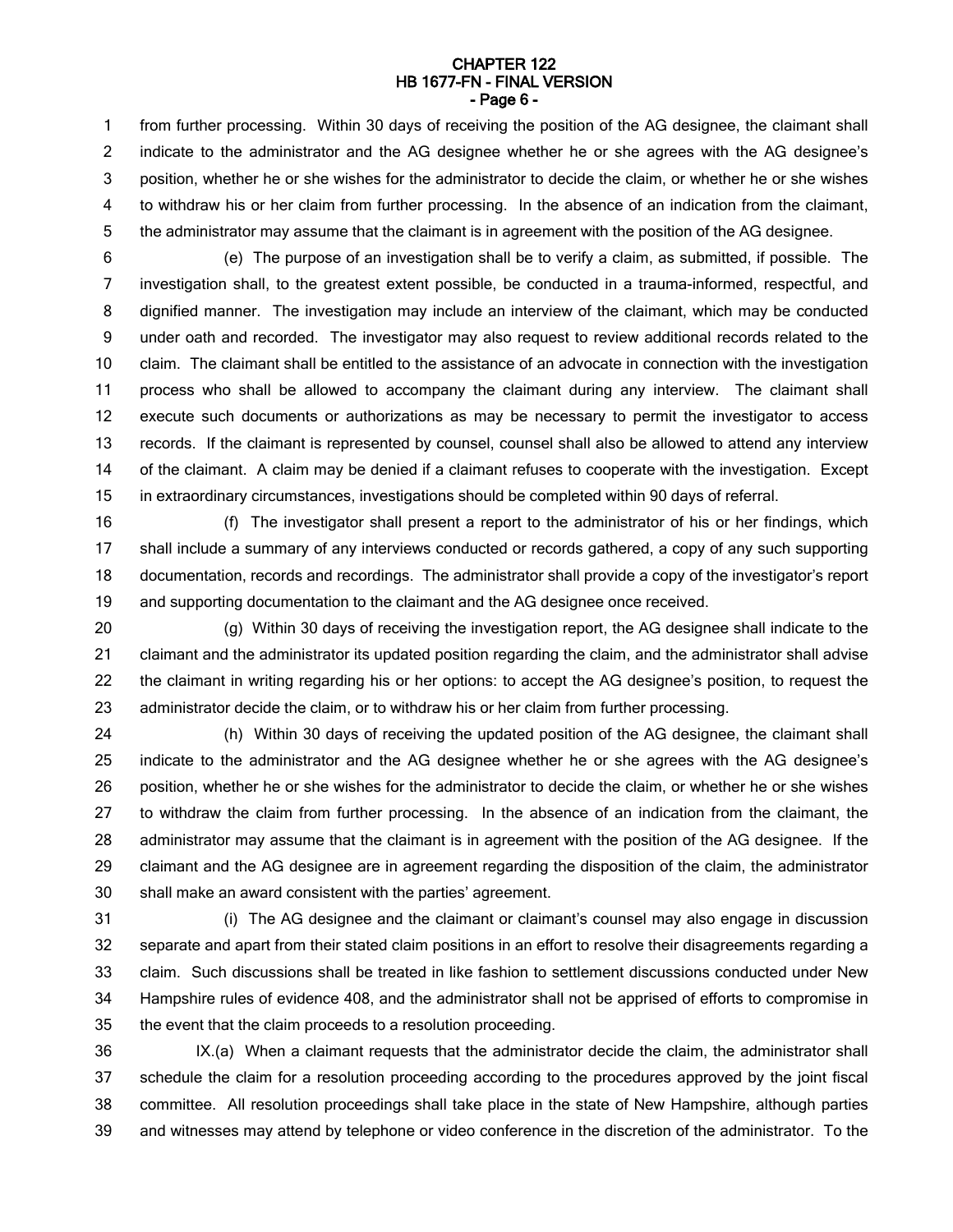#### **CHAPTER 122 HB 1677-FN - FINAL VERSION - Page 7 -**

greatest extent possible, claims shall be scheduled for resolution in the order that they are received and determined to be complete, except that the administrator may also give consideration to the time for which litigation may have been pending prior to the filing of a claim. By requesting a resolution proceeding, a claimant fully waives his or her right to seek other or additional monetary relief in any forum from the state of New Hampshire or any of its agents or employees, or from any of its political subdivisions or their agents or employees arising out of or relating to any incidents which are or could have been the subject of a claim, except that the claimant does not waive his or her right to seek or continue to seek relief in any forum from an individual whose direct, personal actions constitute sexual abuse or physical abuse, even if said individual was a state employee at the time of the acts. The administrator shall require a claimant to execute appropriate dismissals, waivers, releases, or other documents as a condition of scheduling a resolution proceeding, provided that such documents expressly preserve the right to pursue claims against individual perpetrators as described. 1 2 3 4 5 6 7 8 9 10 11 12

(b) The administrator may require such submissions by the parties as the administrator determines, may consider such information as the administrator deems appropriate, and shall resolve claims based upon written submission, through conciliation, by conducting a hearing, or on any other basis determined by the administrator. The claimant shall be entitled to the assistance of an advocate in connection with the resolution process who shall be allowed to accompany the claimant during any hearing or meeting. 13 14 15 16 17 18

(c) Any hearing conducted by the administrator shall be scheduled for not more than 3 hours unless good cause is shown regarding the need for more time and shall be conducted in a victimcentered, trauma informed way, to the greatest extent possible. If the claimant is represented by counsel, counsel shall also be allowed to attend and participate in any hearing. 19 20 21 22

23

(d) At any hearing, any witnesses who testify shall be sworn.

(e) The administrator shall issue a written decision to the parties within 30 days of the conclusion of the resolution process. The administrator's decision regarding the claim shall be final and non-appealable, and the provisions of RSA 542:8, RSA 542:9, and RSA 542:10 shall not apply, provided, however, that either the claimant or the AG designee may request the administrator to reconsider a decision on grounds that it contains mathematical mistakes or miscalculations. 24 25 26 27 28

X. Upon the rendering of any final decision to approve payment of any part of a claim, whether made by the administrator pursuant to the agreement of the claimant and the AG designee or pursuant to a determination by the administrator following a resolution proceeding, the payment shall be made from the YDC settlement fund established in paragraph II. In addition, the claimant may request, and the administrator shall hold a face-to-face meeting with the claimant where the claimant may speak with the administrator without the AG designee present. The conduct of such a meeting shall not be considered a part of a resolution process and shall be not be available if a resolution process is requested until after it is completed. 29 30 31 32 33 34 35 36

XI. Any agreement between the claimant and the AG designee and any determination by the administrator may include a determination that a claim should be paid in annual installments over a period of up to 10 years. A claimant may indicate that he or she does not wish to receive installment payments, 37 38 39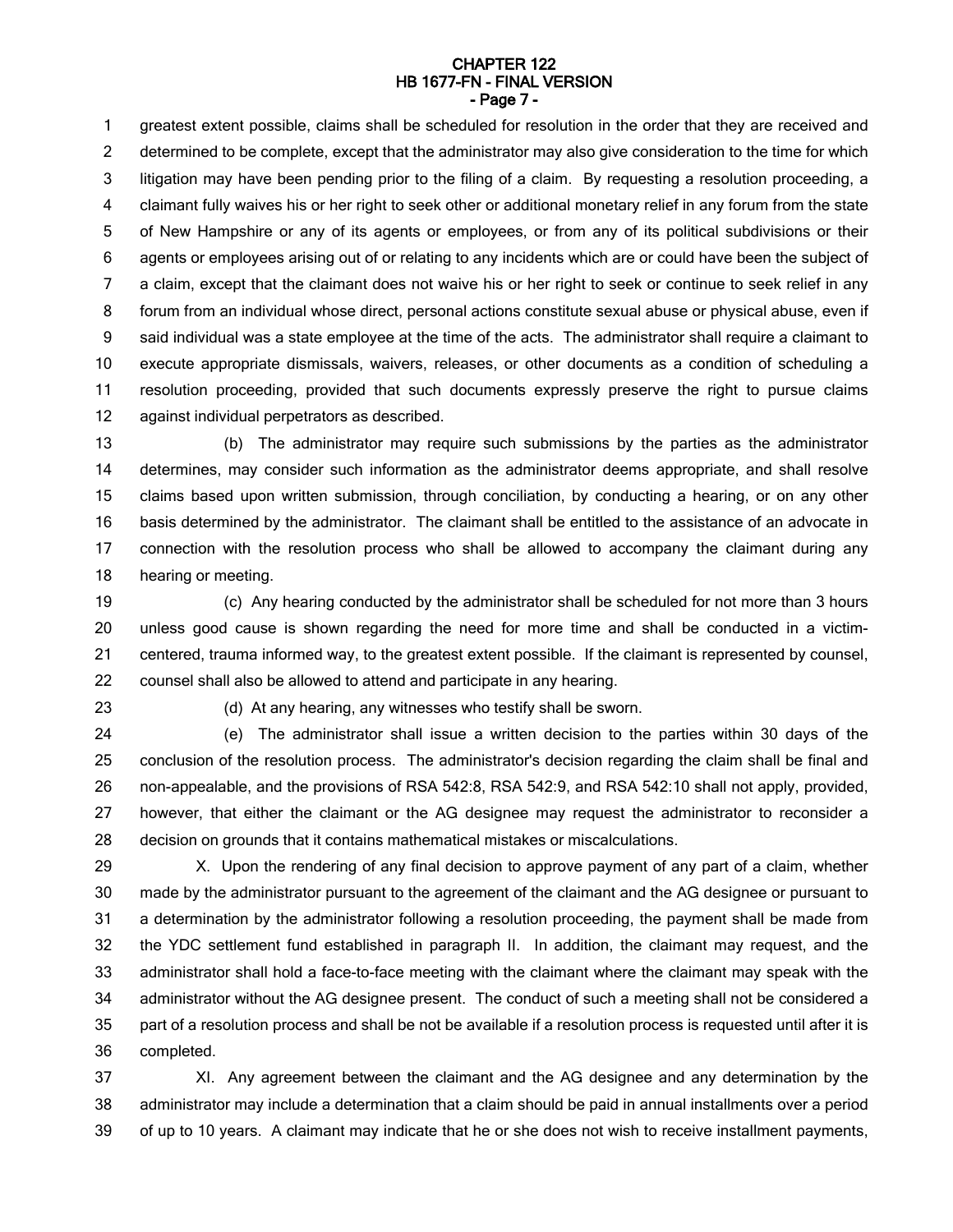#### **CHAPTER 122 HB 1677-FN - FINAL VERSION - Page 8 -**

and the administrator shall honor the claimant's wishes in this regard. Additionally, a claimant may request that he or she receive the award in the form of periodic payments under a structured settlement that (i) is the subject of a qualified assignment that satisfies the conditions of Internal Revenue Code Section 130 and releases the fund from any liability for the periodic payments; and (ii) is funded by an annuity contract issued by a life insurance company domiciled in the United States, licensed in New Hampshire and rated A or better by A.M. Best. Upon receipt of such a request, the administrator shall accommodate the processing of an award in said fashion. Additionally, the administrator may maintain and provide to claimants a list of licensed structured settlement specialists who have indicated a desire to assist in establishing periodic payments to meet a claimant's anticipated needs. 1 2 3 4 5 6 7 8 9

XII. If the administrator determines that a shortfall in the YDC settlement fund is likely to occur, the administrator, in consultation with the attorney general, shall request additional funds from the legislature. 10 11 12

XIII. The costs of administration of the fund and any costs of the attorney general which are outside of the ordinary operational expenses of the department of justice shall be paid from the fund. 13 14

XIV. The administrator may approve all fees and costs of attorneys who represent claimants in proceedings before the administrator. The administrator shall not approve any request of an attorney for fees or costs which are not reasonable. The administrator shall not approve an attorney's fee in excess of 33 1/3 percent of the amount of the award. All costs and attorney's fees paid to a claimant's attorney shall be paid from the amount awarded to the claimant. 15 16 17 18 19

XV. The administrator, in consultation with the attorney general, shall quarterly submit a report to the speaker of the house of representatives, the president of the senate, the joint fiscal committee and the governor providing information as to the number and nature of claims made and settled, the amounts requested and paid in settlement to date, the claim amounts pending, an estimate of the likely amounts which will be approved and paid, the administrative costs which have been paid, and an estimate of future administrative costs to be paid. The report shall be structured to protect the privacy and anonymity of the claimants. The attorney general shall also post the report on the department of justice's public website. 20 21 22 23 24 25 26

122:3 New Paragraph; Access to Governmental Records and Meetings; Exemptions. Amend RSA 91-A:5 by inserting after paragraph XII the following new paragraph: 27 28

XIII. Records of the youth development center claims administration and the YDC settlement fund pursuant to RSA 21-M:11-a, with the exception of settlement agreements, which shall remain subject to RSA 91-A:4, VI, and, after a claim has been finally resolved, such other records the release of which would not constitute a violation of other provisions of law or an unwarranted invasion of a claimant's privacy. 29 30 31 32 33

122:4 Appropriation. Notwithstanding RSA 9:13-e, the sum of \$100,000,000 for the biennium ending June 30, 2023, is hereby appropriated from the revenue stabilization reserve account to the YDC settlement fund established in RSA 21-M:11-a, II for the purpose of administering and settling claims as provided in RSA 21-M:11-a. The appropriation shall be nonlapsing, provided that any moneys in the YDC settlement fund not expended as of June 30, 2032 shall lapse to the revenue stabilization reserve 34 35 36 37 38